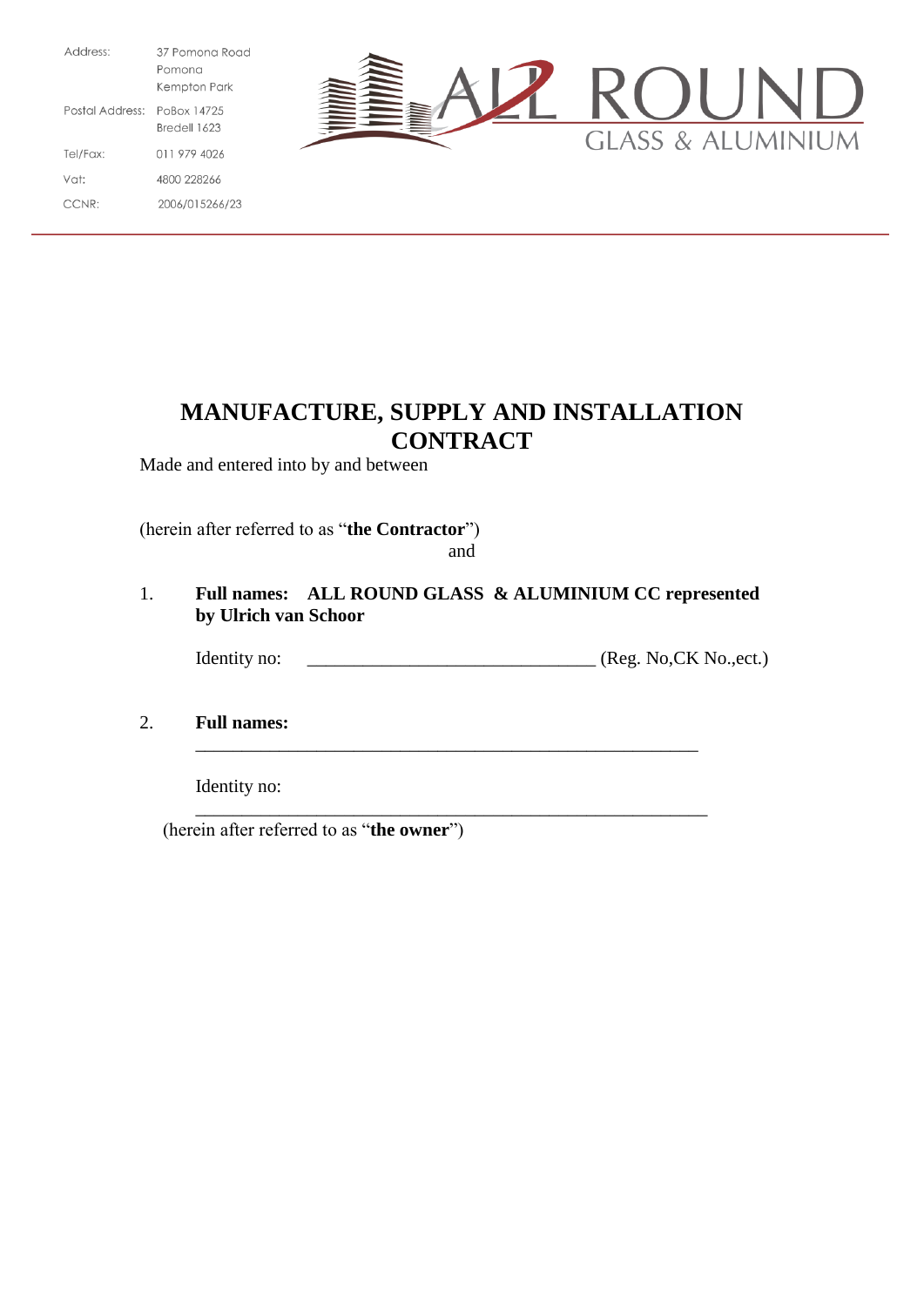#### **PREAMBLE**

The Owner and the contractor desire to enter into a Manufacture, Supply and Installation Contract for the supply of certain products, and installation thereof.

#### **1. DEFENITIONS**

In this agreement, unless inconsistent with or otherwise indicated by the context, the following words or expressions shall have the following meanings:

| 1.1 | "Manufacture, Supply<br>and Installation<br>contract price" | the amount payable to the Contractor by the<br>Owner for the works as set out in clause 4.1                                                                                                                                                                                                                                                                                                                                |
|-----|-------------------------------------------------------------|----------------------------------------------------------------------------------------------------------------------------------------------------------------------------------------------------------------------------------------------------------------------------------------------------------------------------------------------------------------------------------------------------------------------------|
| 1.2 | "drawings plan"                                             | the plan annexed hereto and subject to clause 5.2                                                                                                                                                                                                                                                                                                                                                                          |
| 1.3 | "date of commencement"                                      | the date on which the Contractor commences<br>Manufacture, Supply and Installation on the<br>owners land (such date being a date determined<br>by the Contractor after approval of the signed<br>acceptance of quotation)                                                                                                                                                                                                  |
| 1.4 | "Final completion form"                                     | a completion form signed by the Owner<br>certifying his satisfaction that the works have<br>been satisfactorily and finally completed and as<br>from which date of signature the Owner shall<br>have no claim and the Contractor shall have no<br>further obligation towards the Owner in terms of<br>the supply and installation contract, save and<br>except for the Contractor's obligations as set out<br>in clause 6. |
| 1.5 | "Specification"                                             | The specification including a Schedule of<br>Finishes and \ or Provisional Amounts allowed<br>for Finishes annexed hereto and subject to<br>clause 5.2                                                                                                                                                                                                                                                                     |
| 1.6 | "Work"                                                      | the construction completion and finishing-off of<br>Buildings, private domestic dwelling house,<br>buildings (if any) substantially in accordance<br>with the drawings plans and specification                                                                                                                                                                                                                             |

- 1.7 Clause headings have been inserted for reference purposes only and shall be disregarded in the interpretation hereof.
- 1.8 Words signifying singular include plural and vice versa and words importing one gender shall include the others.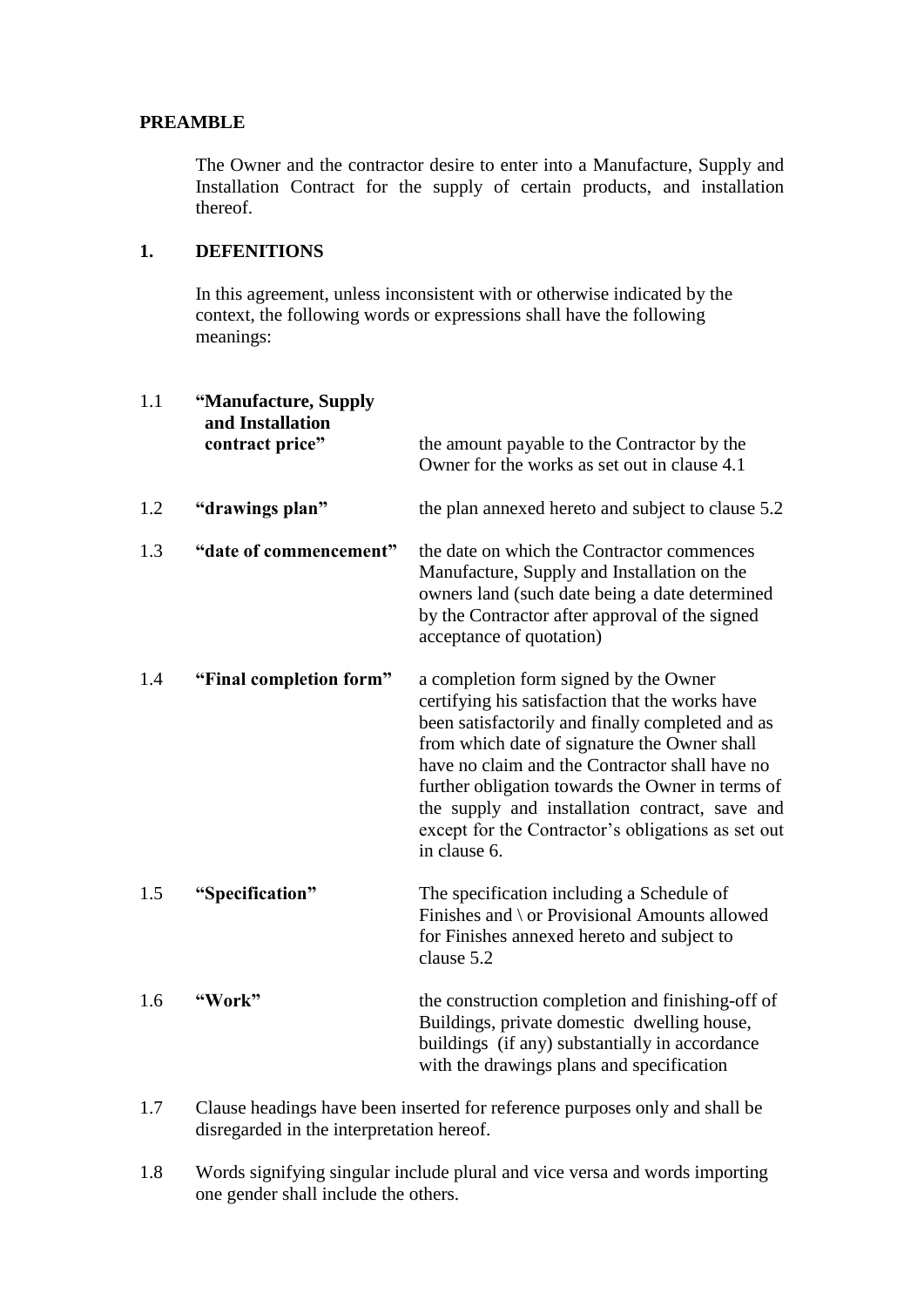## **2. MANUFACTURE SUPPLY AND INSTALLATION CONTRACT**

2.1 The parties enter into aforementioned contract at an agreed price as set out in **Annexure A (which is the signed acceptance of quotation)** on terms and conditions set out hereafter

# **3. POSSESSION AND OCCUPATION**

- 3.1 The Contractor, his agents, servants and subcontractors shall at all times until the works have been completed and the Owner has signed and handed to the Contractor the final completion form, be entitled to enter and be present on the land for supply and installation purposes. At no time whatsoever shall the Owner be entitled to make claim, attach or in any way claim possession or retention of any of the Contractor's tools, equipment or material and by signature hereof the Owner waives all or any right which he may have acquired in this regard.
- 3.2 The Owner shall be obliged monitor progress of the works in order to enable him to make whatever arrangements which may be necessary or required by him to:
- 3.2.1 Sign for the all materials delivered on the premises or otherwise authorised personnel appointed by the owner
- 3.2.2 make payment of all or any amounts which may then be still be due by him to the Contractor.

# **4. SUPPLY AND INSTALLATION CONTRACT PRICE**

- 4.1 The Manufacture, Supply and Installation Contract price shall be as set out in the quotation (Annexure A) and shall only be valid whereby the contractor and owner signed the aforementioned quotation
- 4.2 Progress payments shall be made:

.

- 4.2.1 Deposit: See quotation which shall both form part of this agreement
- 4.2.2 Second payment:

# 4.2.3 Final payment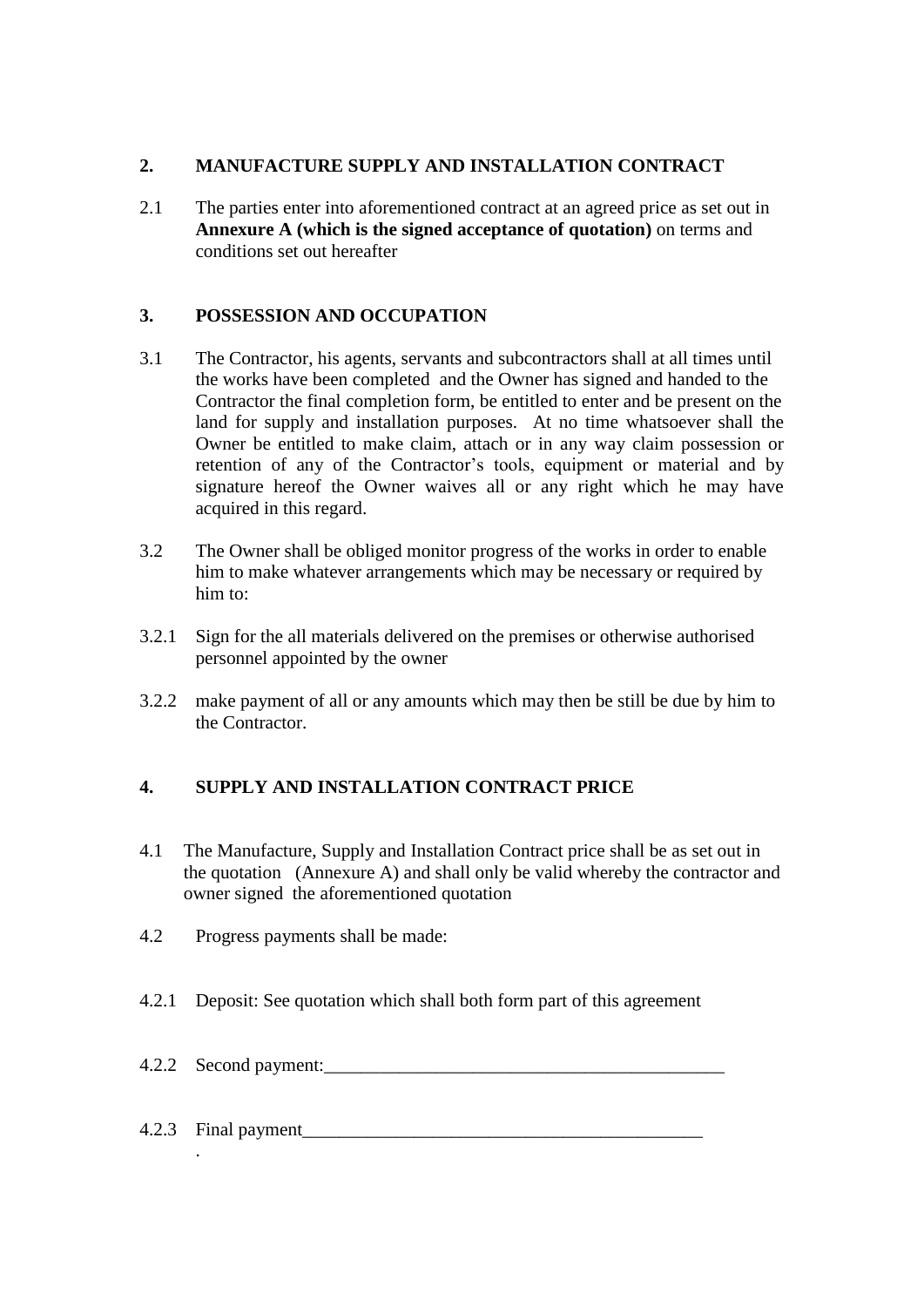- 4.3 Upon final payment (as calculated by the contractor) together with the signature of the Final Completion from the Owner but subject to clause 6 below, the Contractor shall be completely discharged from all its obligation in terms of his agreement.
- 4.3.1 Should the inspector referred to in clause 4.2 fail to authorise any progress payment or the final payment as contemplated in clause 4.3 **within three (3) days of a written request** by the Contractor for it to do so, the Owner shall immediately become liable of such payment and the provisions of clause 10. shall *mutates mutandis* apply upon expiry of the third  $(3<sup>rd</sup>)$  day after the date of such request.
- 4.3.2 Should there be any dispute relating to the completion of any section of the works, in particular the second and final section, then and in such event, a certificate issued by the \_\_\_\_\_\_\_\_\_\_\_\_\_\_, acting as an expert and not as an arbitrator, shall be sufficient and conclusive proof of the state of completion of such works.
- 4.3.3 Notwithstanding amounts having become payable to the Contractor as contemplated in clause 4.2 and 4.3 above, the Contractor may in its sole discretion and at any time claim one or more progress payments or any part thereof after the date upon which any portion or section of the works have been completed and such amounts have accrued in favour of the contractor and in so doing the Contractor shall not be deemed to have waived any of its rights.
- 4.3.4 Notwithstanding the above and the actual state of completion of any particular section or portion of the works, the parties may at any time agree that any amounts have accrued in favour of the Contractor whereupon the Contractor shall be entitled to make a claim for the payment of such amounts agreed upon.
- 4.3.5 In the event that no U-Value ratings are supplied by die requisitioned, all glass will be quoted as per the old/former regulations as laid out by the relevant bodies, and as per the drawing supplied l.e No U-Value calculations were performed

## **5. WORKS AND COMPLETION**

- 5.1 The Owner acknowledges that he has inspected the draft drawings plan and the specification attached hereto (which shall both form part of this agreement) for the type of building, house and outbuildings, (if any), to be constructed as the works.
- 5.2 Notwithstanding the meaning of 'drawing plan' or 'specification' as defined in clause 1, the parties specifically agree that the Contractor shall be entitled to adapt or amend the drawing plan and\or the specification in any way which the Contractor considers necessary in its sole and absolute discretion:
- 5.2.1 to meet any or all the requirements of any competent authority;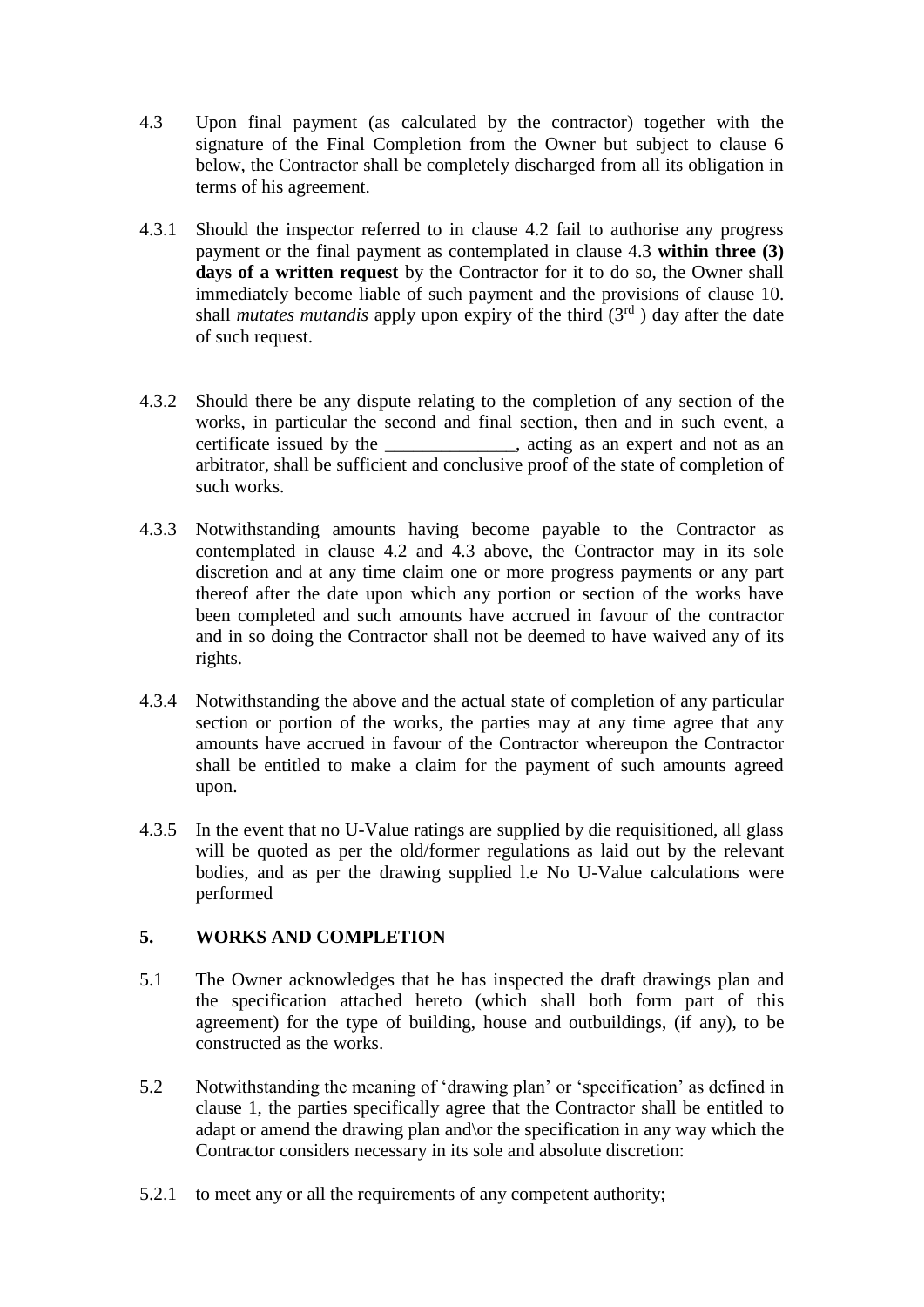- 5.3 Any such adaptation in terms of the a foregoing clause 5.2 shall be deemed to be the drawing plan and\or specification agreed upon between the parties it being specifically agreed that under no circumstances will any alterations or additions be acceptable by the Contractor at the insistence or request of the Owner once the prices have been agreed to and signed by the parties in writing.
- 5.4 The Contractor shall begin the works "commencement" within a reasonable time after signing of this agreement, and payment have been made unless:
- 5.4.1 the Owner has furnished adequate proof to the satisfaction of the Contractor that the Owner is financially able to meet his commitments in terms of this contract; and
- 5.4.2 all the required consents, approvals and authorisations have been obtained.
- 5.4.3 In the event where the client supplies the drawings to the Contractor. The Contractor shall accept the drawings as accurate and shall manufacture accordingly. Should there be any fault due to the drawings, the Contractor shall not be liable for any damages and the owner shall be liable for any additional expenses.
- 5.5 Should the completion of the works be delayed by any cause whatsoever or building industry holidays, whether statutory or generally recognised as customary in the industry, which may fall within the contract period, or in the event of any dispute, strike, lockout, squatting, invasion or any other situation causing delay, then the Contractor shall be entitled to a fair and reasonable extension of time for the completion of the works and the Owner shall not for that reason have any claim against the Contractor, whether for damages or otherwise.
- 5.6 Any unfixed materials required for the works and delivered to the land shall not become the property of the owner until they have been paid for. Excess material delivered to the land shall remain the property of the Contractor.

#### **6. DEFECTS**

- 6.1 The Owner shall before the date of completion, when requested by the Contractor to do so, attend an inspection of the section and compile a list (hereinafter referred to as the "Project Data Sheet")signed by both the Contractor and the Owner setting out any items relating to the works requiring repair by the Contractor.
- 6.2 Upon repair of such items as reasonably require repair, the Owner shall be irrevocably deemed to have accepted that the works is in a fit, proper and workmanship state and condition in all respects and the Contractor shall be completely absolved and discharged from any further obligation towards the Owner in terms hereof.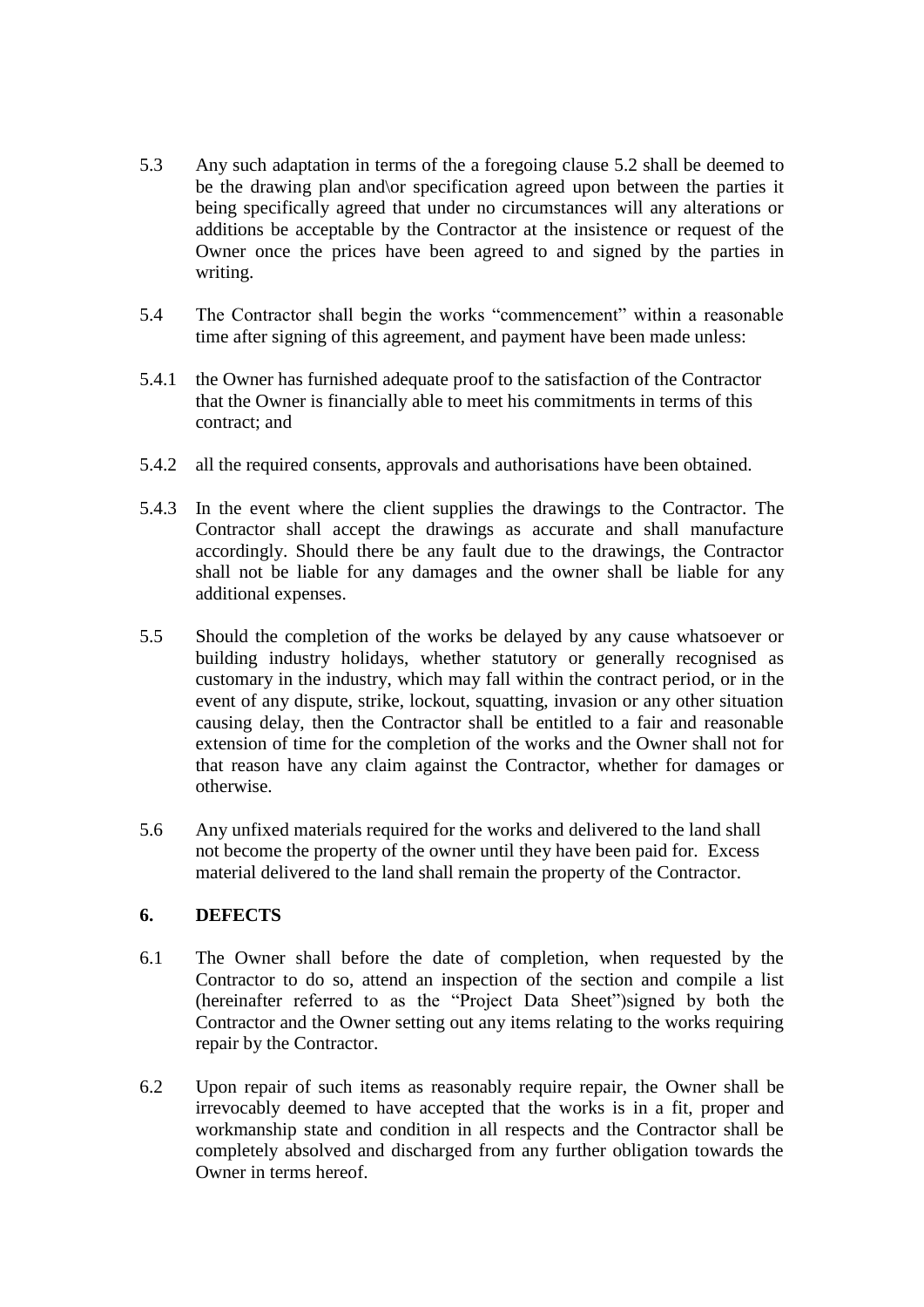- 6.3 Any dispute as to whether the said repairs in terms of this clause have been satisfactorily carried out, shall be referred to an expert and not as an arbitrator and his decision thereon shall be final and binding on the parties. Should the Owner fail to submit the Second List within the aforesaid period, or fail to sign the Final Completion Form on receipt, it shall be deemed that he has accepted the works in a fit, proper and workmanship state and condition in all respects and the contractor shall have no further obligation towards the Owner in terms hereof.
- 6.4 The Owner shall on demand be responsible for entering into any agreement or into any other arrangements that may be required for the supply of water and electricity to the land.
- 6.5 Where any section of the work has been partially completed, the value of the completed part shall be a fair and reasonable proportion of any progress payment and a certificate signed by any director or manager of the Contractor specifying 'the value of the work' shall be sufficient and conclusive evidence of that value.
- 6.6 The Contractor shall in its sole discretion and at its option be entitled to postpone the date of commencement of the supply and installation works for any period of time.
- 6.7 On the happening on any of the events set out in clause 5.5, the Owner shall have no claim whatsoever against the Contractor to complete the work or a claim for damages.

## 7. **PARTY REPRESENTATIVES**

Throughout the terms of this contract the owner may authorised a representative (attached Data Sheet) who shall act on the behalf of the owner whereby the owner will take full responsibly for any consequence signed on behalf of him.

#### **8. BREACH BY THE OWNER**

Should the Owner commit any breach of this Agreement and remain or persist in such breach after the expiry of a period of seven (7) days after despatch of a written Notice to him requiring him to rectify or remedy such breach, then the Contractor shall be entitled, without prejudice to any other remedies that he may have at law, to:

- 8.1.1 immediately issue Summons against the Owner for specific performance and payment of the full balance of the supply and installation contract price plus interest and all other amounts still due in terms hereof; OR
- 8.1.2 cancel this agreement and to recover all damages suffered by the Contractor as a result of such cancellation; OR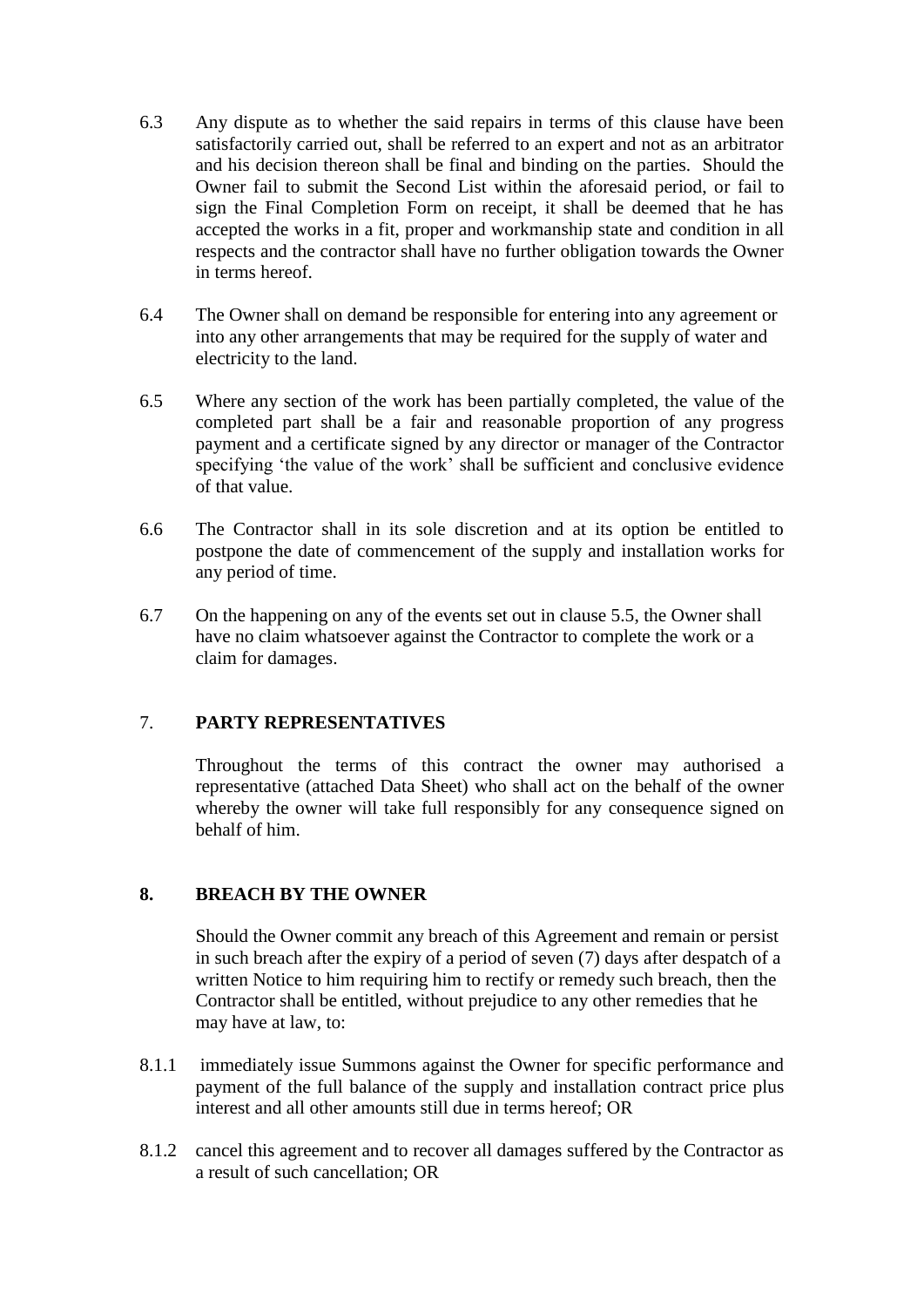- 8.1.3 immediately cancel this agreement without the intercession of any Court and whereupon all amounts paid by the owner in terms hereof will be forfeited to the contractor as its sole and exclusive property and which shall be retained by its partial 'rouwkoop' and\or as a genuine pre-estimate of liquidated damages suffered by it as a result of such cancellation. The parties agree that any amount thus retained represents a fair and reasonable estimate of the Contractor's damages.
- 8.1.4 Notwithstanding the provisions of clauses 8.1.2 and 8.1.3 hereof and without prejudice to any of the contractor's other rights, the parties agree that an amount of R will be forfeited by the Owner to the Contractor as an agreed penalty should this agreement be cancelled for any reason whatsoever. The parties acknowledge and agree that such penalty is a fair and reasonable amount proportionate to the damages suffered (or which may be suffered) by the Contractor, within their contemplation and his deliberately and specifically enacted to provide for the Owner's failure or default.

## **9. DOMICILIUM**

- 9.1 All or any notices given by either party to the other shall be deemed to have been received by and communicated to the Addressee on the date on which the same is delivered to the addressee's *domicilium citandi et executandi* by hand and the seventh  $(7<sup>th</sup>)$  day after posting thereof, if sent by prepaid registered post to the addressee's domicilium.
- 9.1.1 The Contractor chooses *domicilium citandi et executandi* at
- 9.1.2 The Owner chooses *domicilium citandi et executandi* at the address of the land or

 $\overline{\phantom{a}}$  or

see Application Form which shall both form part of this agreement

\_\_\_\_\_\_\_\_\_\_\_\_\_\_\_\_\_\_\_\_\_\_\_\_\_\_\_\_\_\_\_\_\_\_\_\_\_\_\_\_\_\_\_\_\_\_\_\_\_\_\_

9.1.3 Not withstanding anything to the contrary contained herein any and all notices by the Owner to the Contractor shall only be regarded as validly effected if such notice is delivered by hand to the Contractor.

# **10. JURISDICTION, LEGAL COSTS AND INTEREST**

- 10.1 The parties hereby consent to the jurisdiction of the Magistrate's Court pursuant to section 45 of the Magistrates' Court Act, no 32 of 1944, or any amendment thereof. The contractor shall, however have the right as its sole option and discretion to institute proceedings in any other competent court.
- 10.2 The Owner hereby agrees that should the Contractor utilize any legal services plus VAT thereon will be paid by the Owner on the scale as between attorney and own client.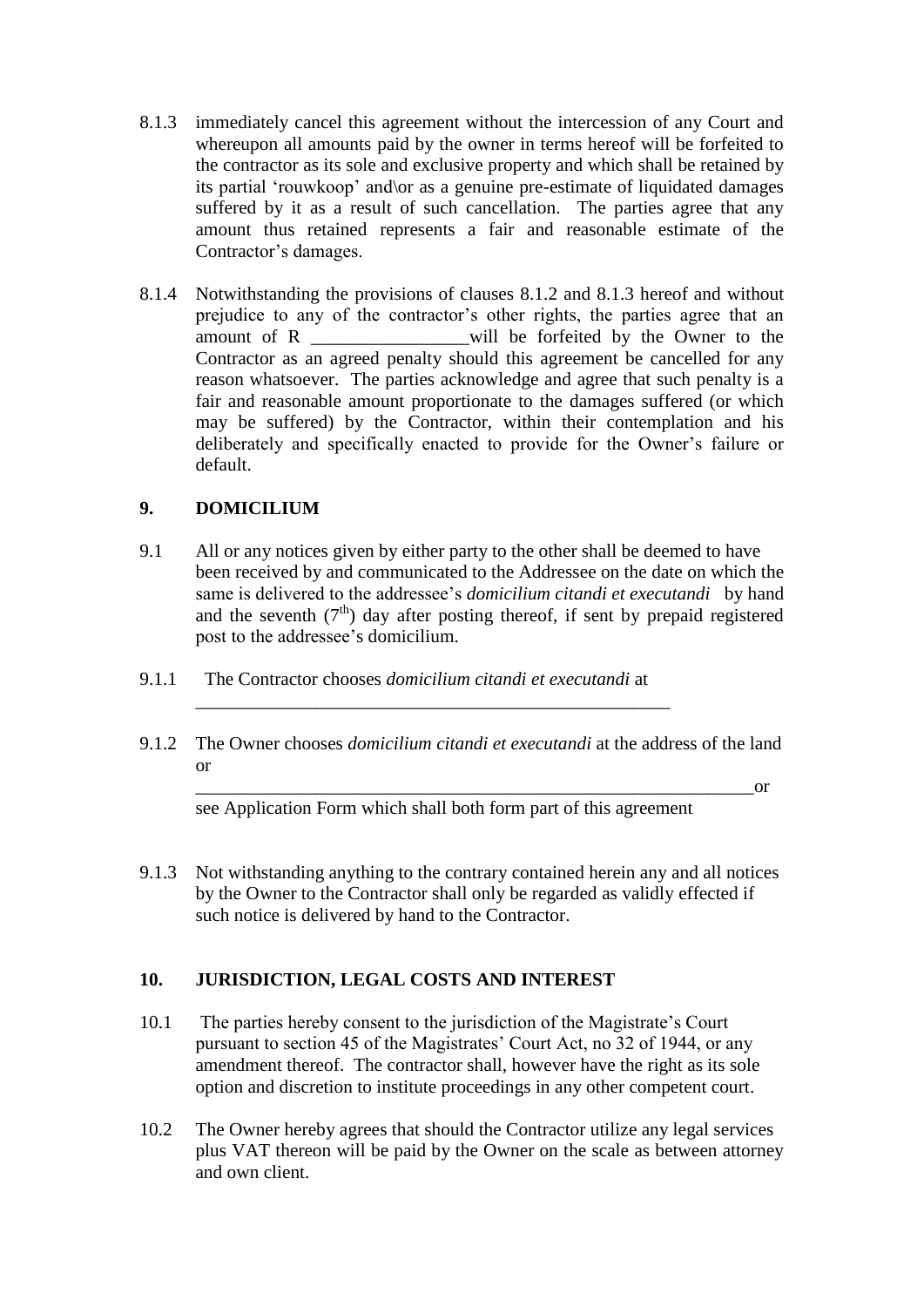#### **11. AMENDMENTS AND CESSIONS**

- 11.1 This agreement constitutes the whole and entire agreement between the parties and no stipulation, promise, warranty, representation or condition which is not recorded herein shall be binding on the Contractor unless same is reduced to writing and signed by or on behalf of both parties.
- 11.2 No alteration or variation of whatever nature of this agreement, including this clause, shall be of any force and effect unless same is reduced to writing and signed by both the Owner and the Contractor.
	- 11.2.1 The Owner shall not cede, assign, make-over, alienate, pledge, burden or otherwise encumber any of his rights in terms of this agreement without the prior written consent of the Contractor first being had and obtained.

#### **12. INDULGENCES AND WAIVERS**

- 12.1.1 Any latitude, grace or extension of time which may be allowed or permitted by the Contractor to the Owner in respect of any payment provided for herein, or any matter or thing which the Owner is bound to perform or observe in terms hereof, shall not under any circumstances be deemed to be a waiver of any of the Contractor's rights hereunder at any time to require strict and punctual compliance with each and every provision or term hereof or as a waiver of any of the Contractor's other rights hereunder.
- 12.1.2 The remission of any payment, grant or any extension of time or relaxation of any terms or condition or condonation of any breach hereof or any other permission, relation or indulgence which may be afforded by the Contractor to the Owner shall not be deemed to be a waiver or a novation of any of the Contractor's rights in terms hereof.
- 12.1.3 Unless expressly otherwise confirmed in writing by the Contractor, no receipt of any payment by the Contractor, will in any manner whatsoever prejudice the Contractor or be deemed to be a waiver, withdrawal or abandonment of any cancellation or right to cancellation which the Contractor may have acquired prior to such receipt.
- 12.1.4 Unless expressly otherwise confirmed in writing by the Contractor, no receipt for any payment by the Contractor, will in any manner whatsoever prejudice the Contractor or be deemed to be a waiver, withdrawal or abandonment of any cancellation or right to cancellation which the contractor may have acquired prior to such receipt.

#### **13. INCOMPLETE DEVELOPMENT**

The Owner acknowledges and agrees that he shall have no claim of whatever nature against the Contractor, its builders or any sub-contractor arising from any such building operations.